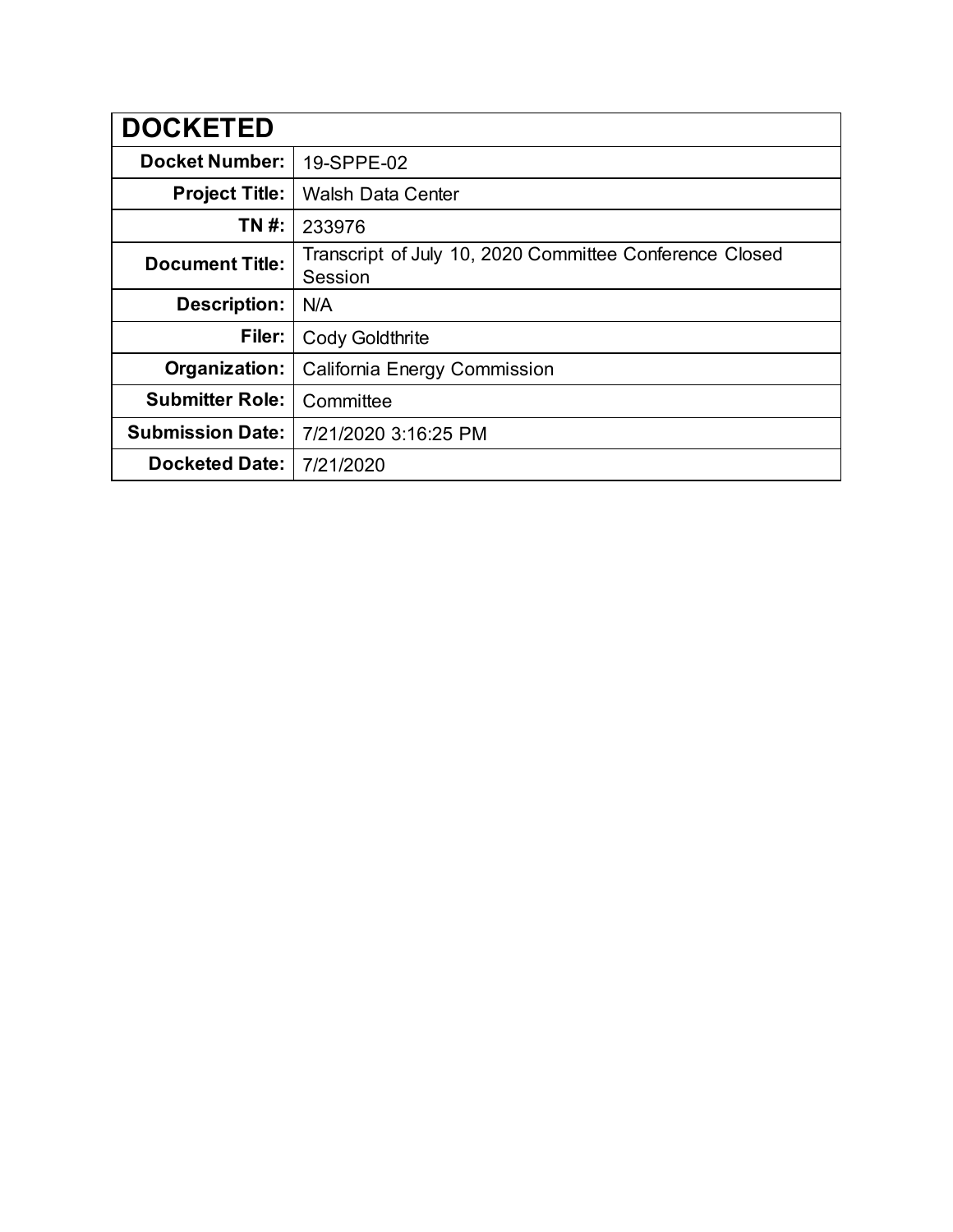In the Matter of: ) Docket No. 19-SPPE-02  $\left( \right)$  $)$ Application for Small Power ) COMMITTEE CONFERENCE Plant Exemption for the: (CLOSED SESSION) Walsh Backup Generating (a) RE: Walsh Backup Generating Facility (Facility ) Facility  $)$ 

# STATE ENERGY RESOURCES CONSERVATION AND DEVELOPMENT COMMISSION

## COMMITTEE CONFERENCE (CLOSED SESSION)

REMOTE

FRIDAY, JULY 10, 2020

10:01 A.M.

Reported by: Peter Petty

**CALIFORNIA REPORTING, LLC** 229 Napa Street, Rodeo, California 94572 (510) 224-4476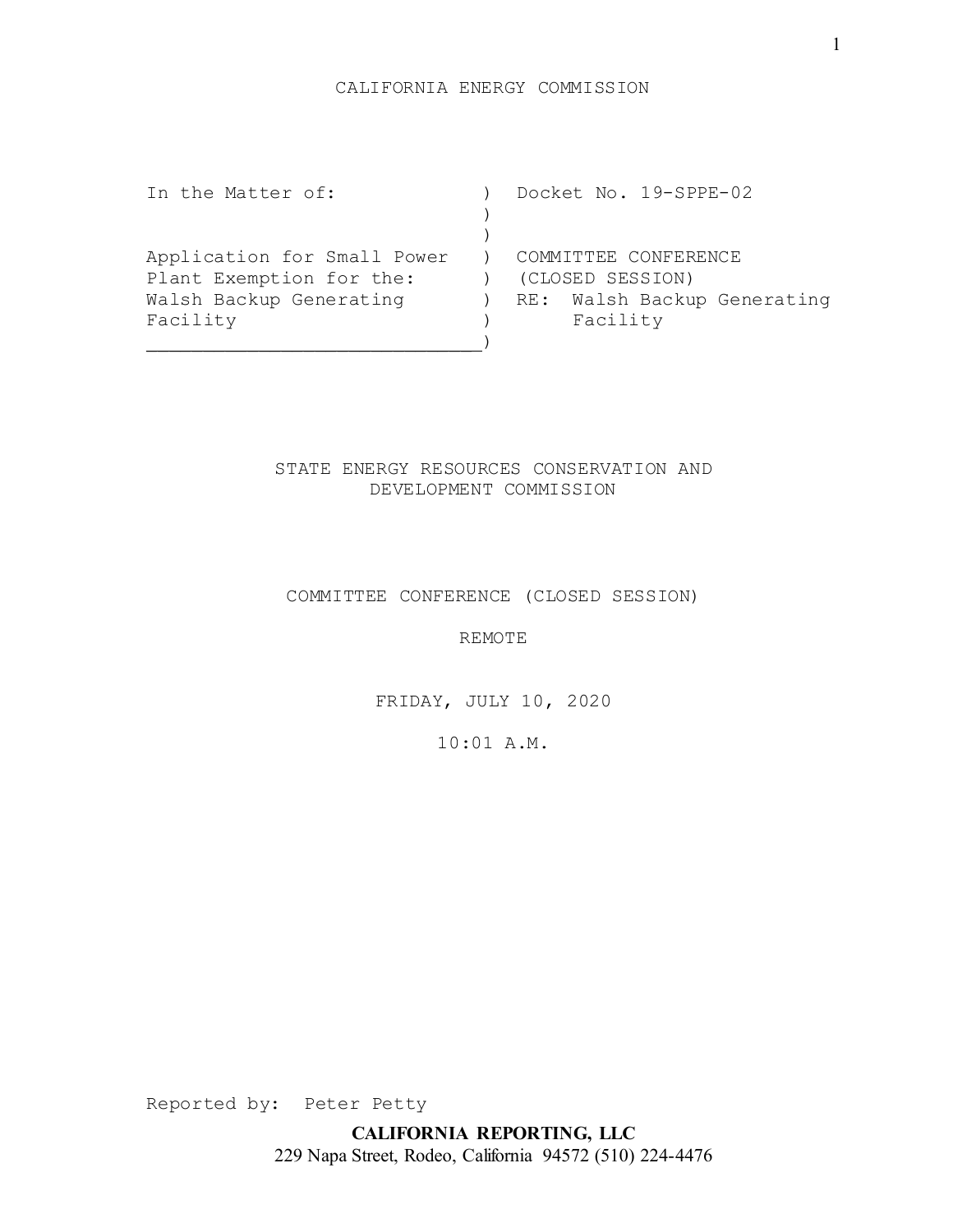## COMMISSIONERS PRESENT:

Commissioner Karen Douglas, Presiding Member Commissioner Patty Monahan, Associate Member

## CEC STAFF PRESENT:

Susan Cochran, Hearing Officer Kourtney Vaccaro, Advisor to Commissioner Douglas Eli Harland, Advisor to Commissioner Douglas Jana Romero, Advisor to Commissioner Monahan Jared Babula, Staff Counsel

INTERVENORS:

Robert Sarvey

#### PUBLIC COMMENT:

None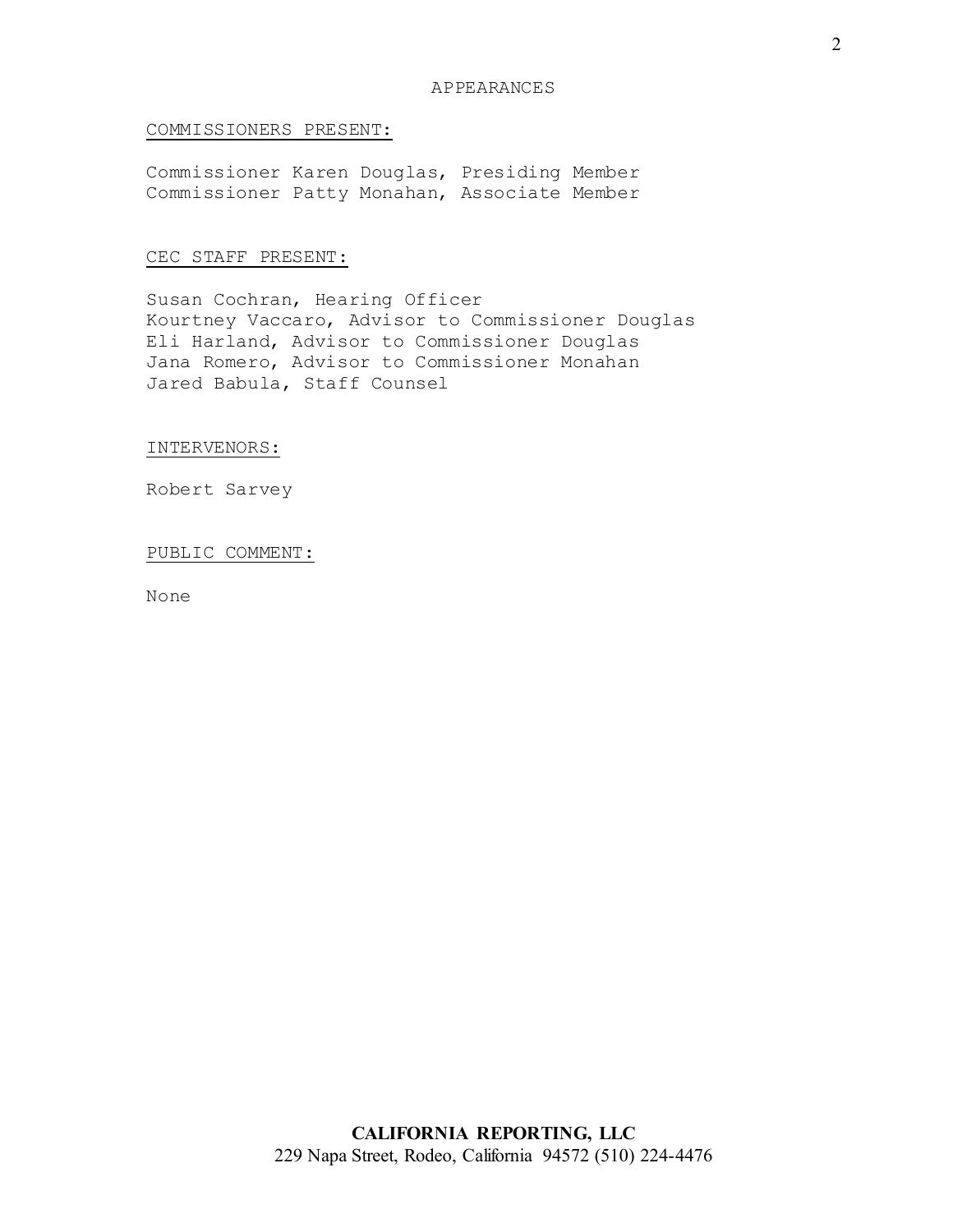INDEX

|                           |                                          | Page |
|---------------------------|------------------------------------------|------|
|                           | 1. Call to Order                         | 4    |
|                           | 2. Reportable Action from Closed Session |      |
|                           | 3. Adjournment                           | 8    |
|                           | Reporter's Certificate                   | 9    |
| Transcriber's Certificate |                                          |      |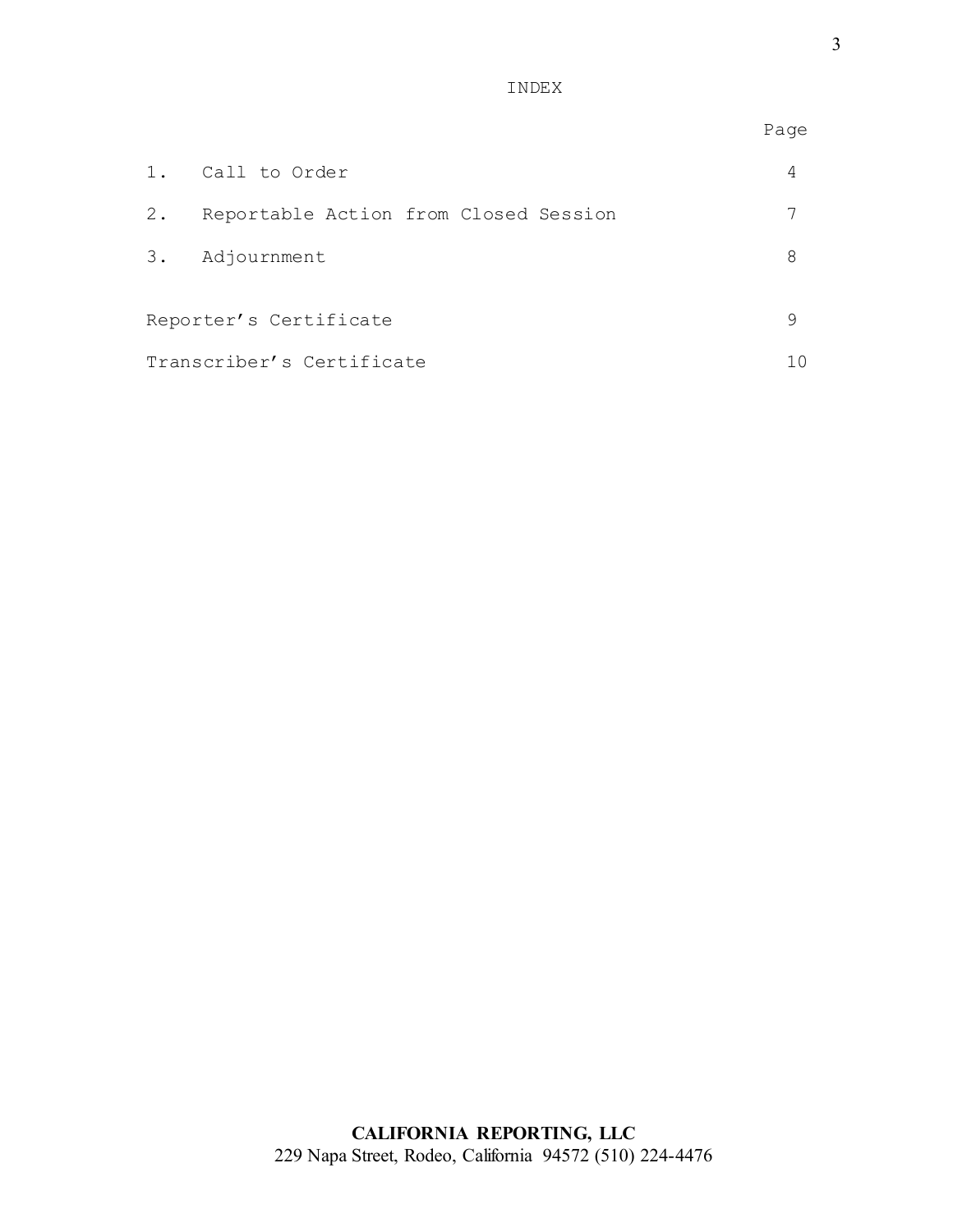2 July 10, 2020 10:01 A.M.

 COMMISSIONER DOUGLAS: Well this is the Committee Conference in Closed Session for the Application for a Small Power Plant Exemption for the Walsh Backup Generating Facility.

 I'm Karen Douglas, the presiding member of the Committee assigned to conduct proceedings on this application. Commissioner Patty Monahan is the associate member. We are all participating via teleconference. The notice of this committee conference in closed session was issued on June 26, 2020.

 Before we begin, I'd like to make introductions of the following individuals assisting the Committee who may be participating via teleconference. My advisors Kourtney Vacarro and Eli Harland. Jana Romero, advisor to Commissioner Monahan. Jim Bartridge, special advisor to the Commission on Siting Matters. And Susan Cochran, hearing officer.

 Patty Monahan, the associate member, is with us today and -- as well. And at this point, I'd like to introduce the Public Advisor's Office, Noemi Gallardo or Rosemary Avalos again here with the Public Advisor's Office.

 I will now ask Commissioner Monahan, any opening remarks that you would like to make?

**CALIFORNIA REPORTING, LLC**

229 Napa Street, Rodeo, California 94572 (510) 224-4476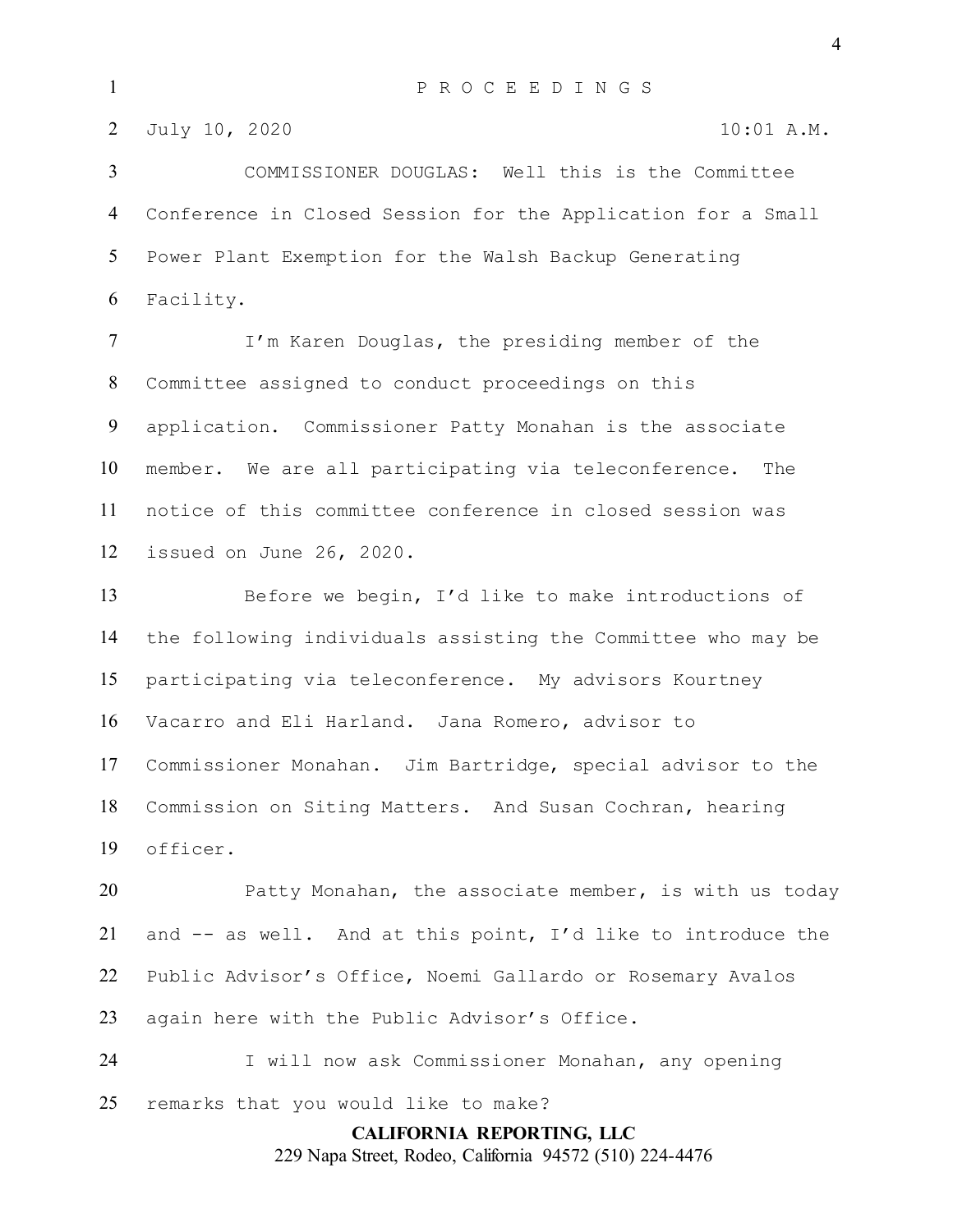COMMISSIONER MONAHAN: No, I don't have any opening remarks. Thank you. COMMISSIONER DOUGLAS: Great. Thank you. Let me ask the parties to please introduce themselves and their representatives at this time, starting with the applicant. HEARING OFFICER COCHRAN: I don't see Mr. Galati or anyone on behalf of the applicant either as a panelist or an attendee, Commissioner Douglas. COMMISSIONER DOUGLAS: Got it. All right. What about staff? MR. BABULA: This is Jared Babula for staff counsel for staff. Thanks. 14 COMMISSIONER DOUGLAS: Thank you. Is anyone on from our intervenors? I'll read through them. Helping Hands -- Helping Hand Tools, California Unions for Reliable Energy, or Robert Sarvey. Anyone on from the intervenors? MR. SARVEY: This is Robert Sarvey, I'm on. COMMISSIONER DOUGLAS: Excellent. Good morning, Mr. Sarvey. MR. SARVEY: Good morning. COMMISSIONER DOUGLAS: Any public agencies on the phone right now? Go ahead and speak up, whatever level of government.

## **CALIFORNIA REPORTING, LLC**

229 Napa Street, Rodeo, California 94572 (510) 224-4476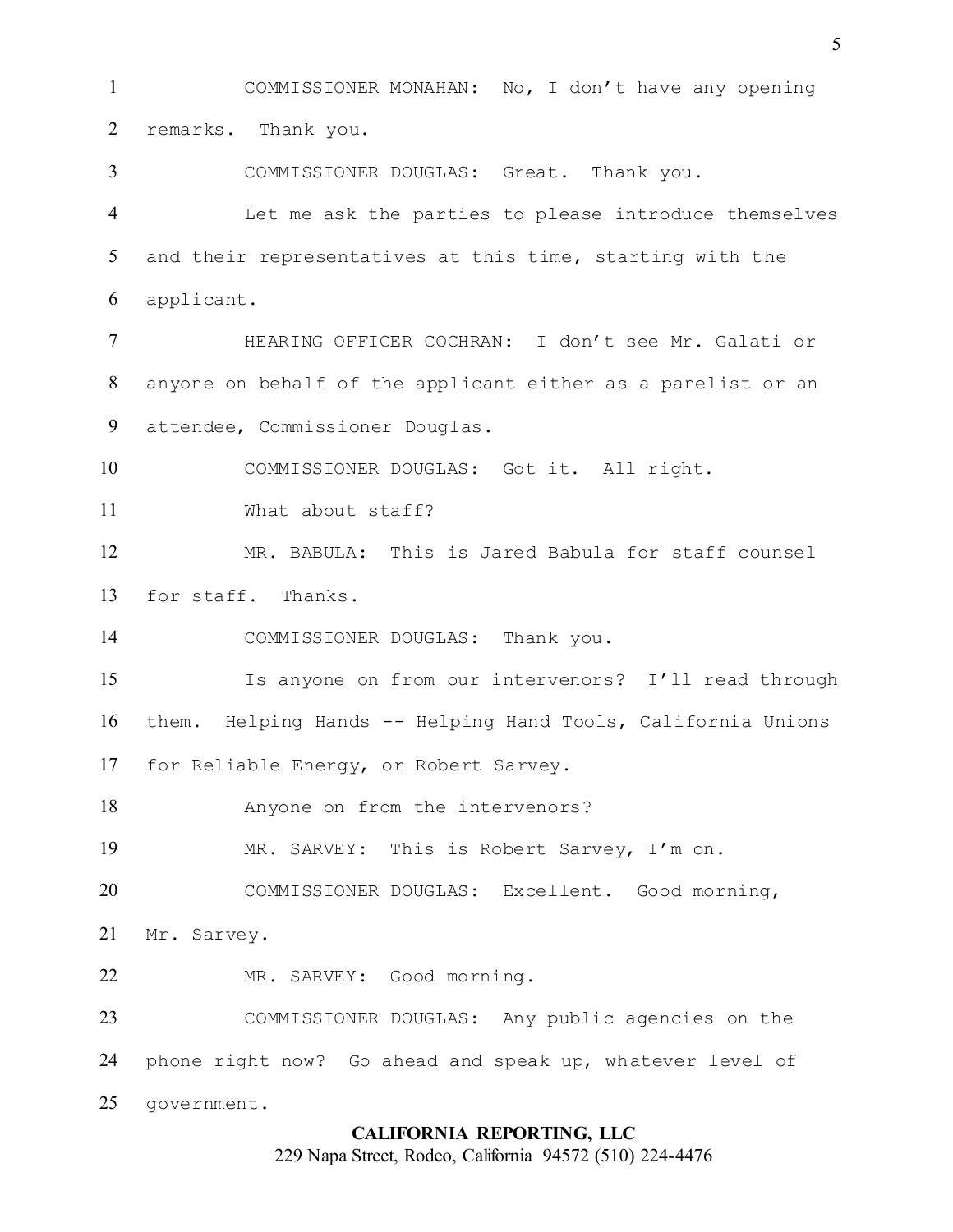Okay. I'll turn this over now to Hearing Officer Cochran.

 HEARING OFFICER COCHRAN: Thank you. Good morning, everyone.

 As stated in the notice for today's event, the primary purpose is for the Committee to meet in closed session to deliberate.

 Do the parties have any comments at this time? MR. BABULA: This is Jared Babula. I have no comments.

11 HEARING OFFICER COCHRAN: Thank you, Mr. Babula. Mr. Sarvey?

 MR. SARVEY: I just had one comment. Recently become aware of it, I don't know if the Committee's aware of it or not. But the Lafayette Data Center has been posted in, the Lafayette Data Center is right next to the Walsh Data Center. And I don't know if the Committee's aware of that but they're adjacent to each other. Something I didn't know because Lafayette Data Center proceeding has recently been posted on the website, it wasn't before. But I just wanted to mention that and make the Committee aware of that. Thank you. 22 HEARING OFFICER COCHRAN: Thank you, Mr. Sarvey. Would any member of the public care to make any comment to the Committee?

**CALIFORNIA REPORTING, LLC** 229 Napa Street, Rodeo, California 94572 (510) 224-4476 I don't think the public advisor has a representative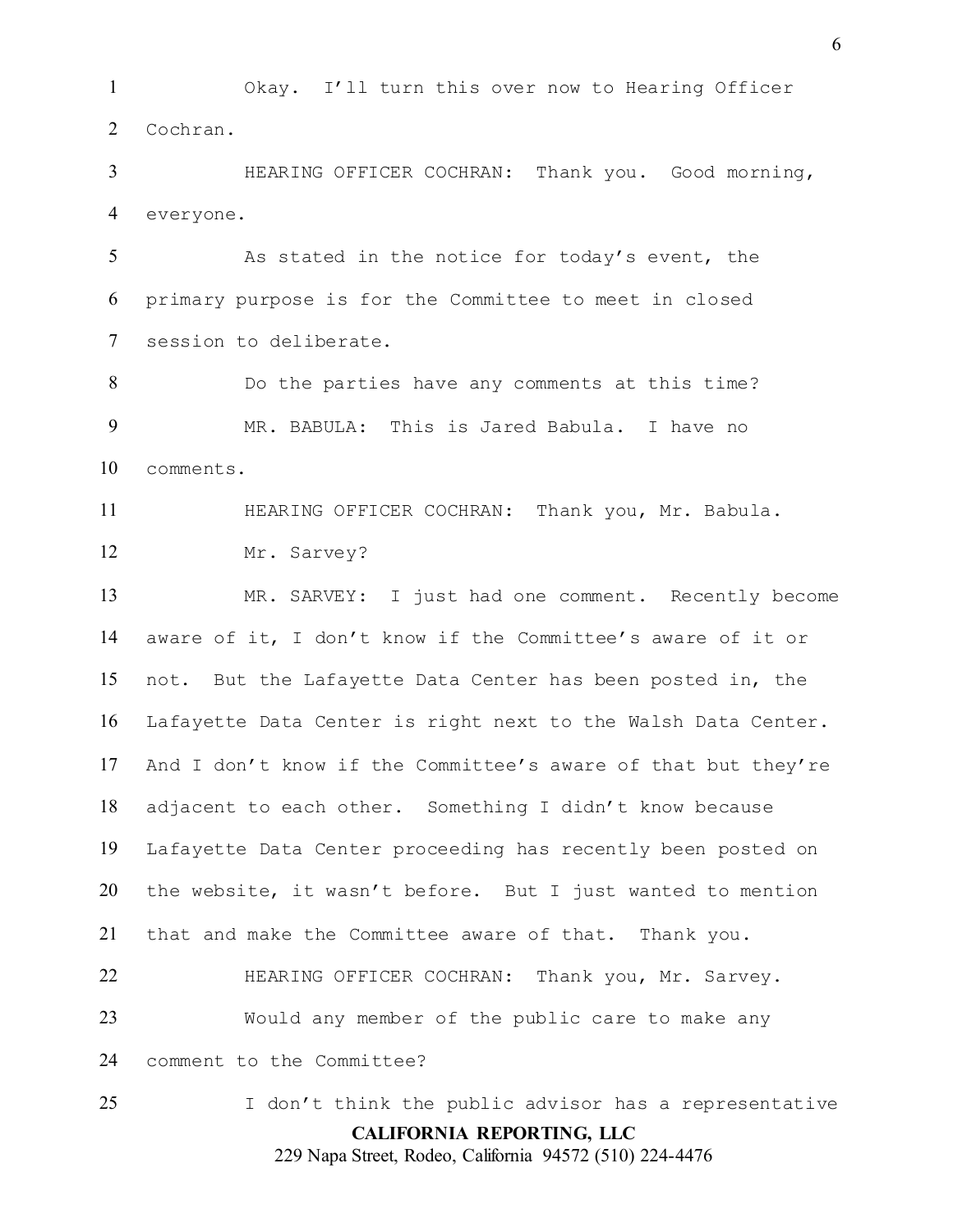here so I cannot inquire as to whether the public advisor has received any comments from anyone that you need to relate.

 So now the Committee will adjourn to closed session in accordance with California Government Code Section 11126, subdivision (c)(3) which allows a state body, including a delegated committee, to hold a closed session to deliberate on a decision to be reached in a proceeding the state body was required by law to conduct.

 Commissioners Monahan and Douglas, I'm assuming that it's going to take us at least one hour, but no more than two. Do you have any other estimate of the time for closed session?

COMMISSIONER DOUGLAS: That sounds right to me.

COMMISSIONER MONAHAN: Me too.

 HEARING OFFICER COCHRAN: Okay. So at that, we are now in closed session.

(Off the record at 10:06 a.m.)

(On the record at 12:05 p.m.)

 HEARING OFFICER COCHRAN: We have returned from closed session at 12:05 p.m. The following is the reportable action from closed session. The closed session is being continued to Friday, July 17, 2020 at 10:00 a.m.

**CALIFORNIA REPORTING, LLC** 23 A formal notice of continuance will be filed today. That formal notice of continuance will include information for a new Zoom meeting for the public portion of the event.

229 Napa Street, Rodeo, California 94572 (510) 224-4476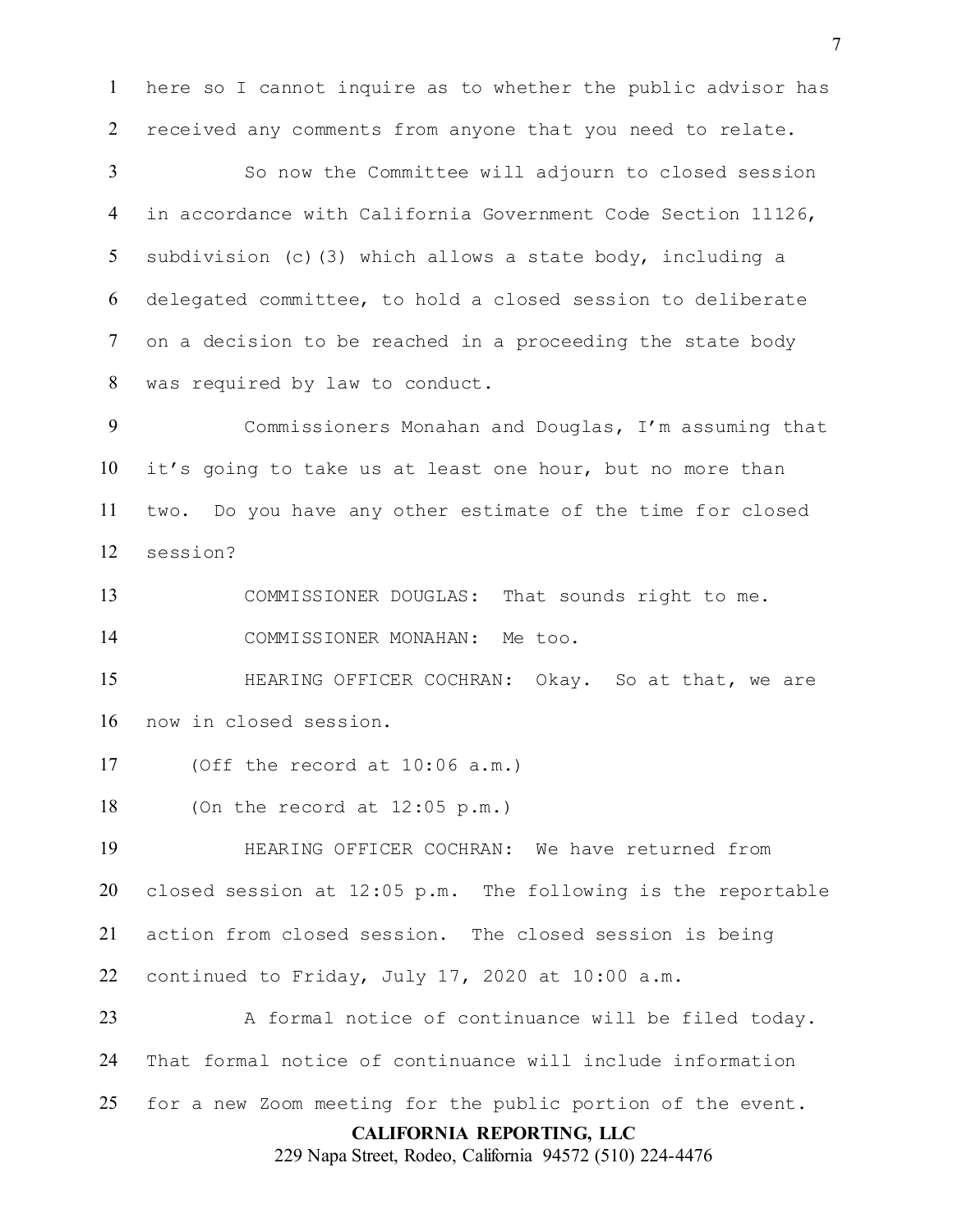| $\mathbf{1}$     | Commissioner Douglas, you can adjourn us now.        |
|------------------|------------------------------------------------------|
| $\overline{2}$   | COMMISSIONER DOUGLAS: All right. Thank you very      |
| $\mathfrak{Z}$   | much. We're adjourned.                               |
| $\overline{4}$   | HEARING OFFICER COCHRAN: Thank you.                  |
| $\mathfrak{S}$   | (Thereupon, the Hearing was adjourned at 12:05 p.m.) |
| 6                | $--000--$                                            |
| $\tau$           |                                                      |
| $\,8\,$          |                                                      |
| $\boldsymbol{9}$ |                                                      |
| $10\,$           |                                                      |
| 11               |                                                      |
| 12               |                                                      |
| 13               |                                                      |
| 14               |                                                      |
| 15               |                                                      |
| 16               |                                                      |
| 17               |                                                      |
| 18               |                                                      |
| 19               |                                                      |
| 20               |                                                      |
| 21               |                                                      |
| 22               |                                                      |
| 23               |                                                      |
| 24               |                                                      |
| 25               |                                                      |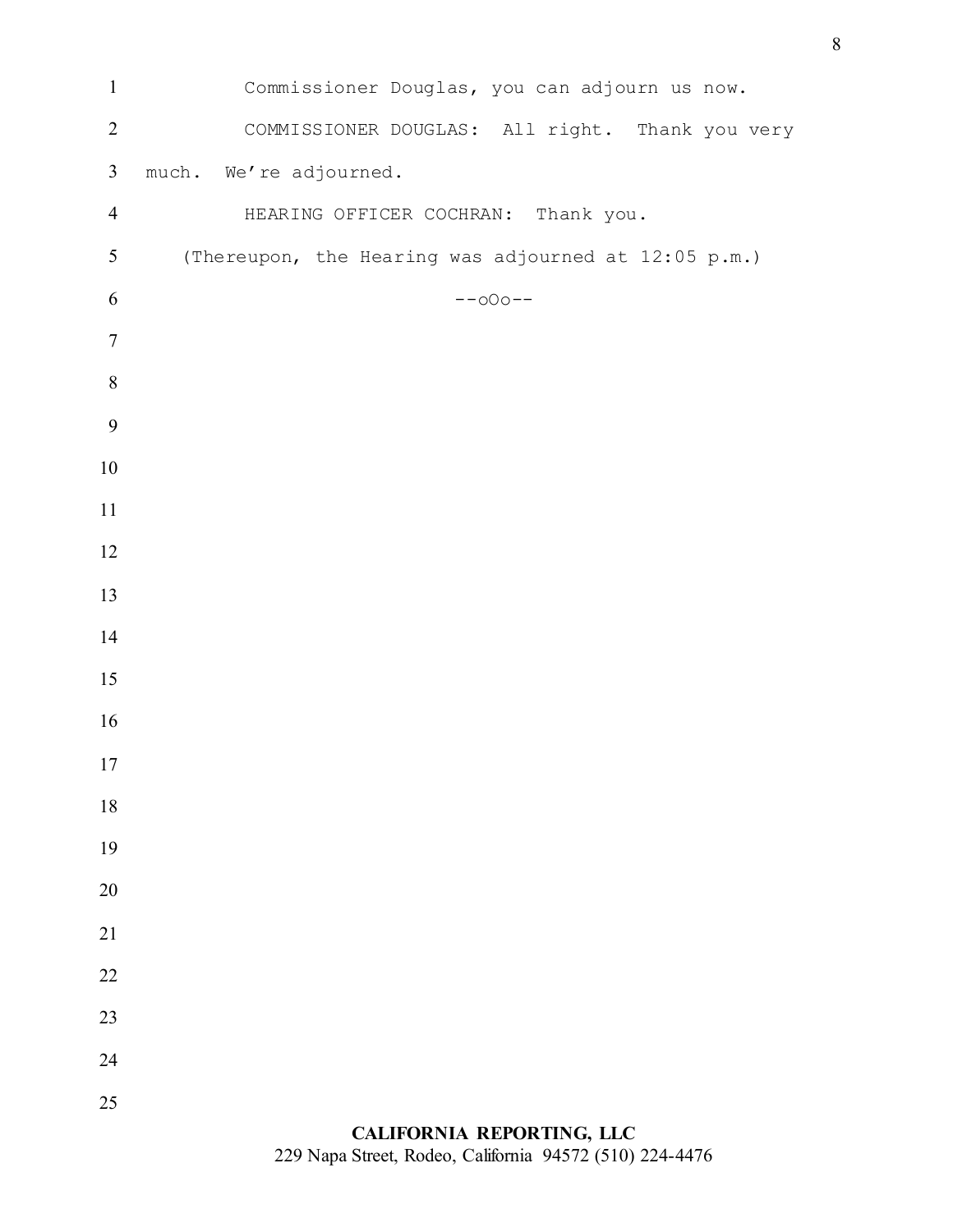#### **REPORTER'S CERTIFICATE**

I do hereby certify that the testimony in the foregoing hearing was taken at the time and place therein stated; that the testimony of said witnesses were reported by me, a certified electronic court reporter and a disinterested person, and was under my supervision thereafter transcribed into typewriting.

And I further certify that I am not of counsel or attorney for either or any of the parties to said hearing nor in any way interested in the outcome of the cause named in said caption.

IN WITNESS WHEREOF, I have hereunto set my hand this 21st day of July, 2020.

 $\equiv$ 

PETER PETTY CER\*\*D-493 Notary Public